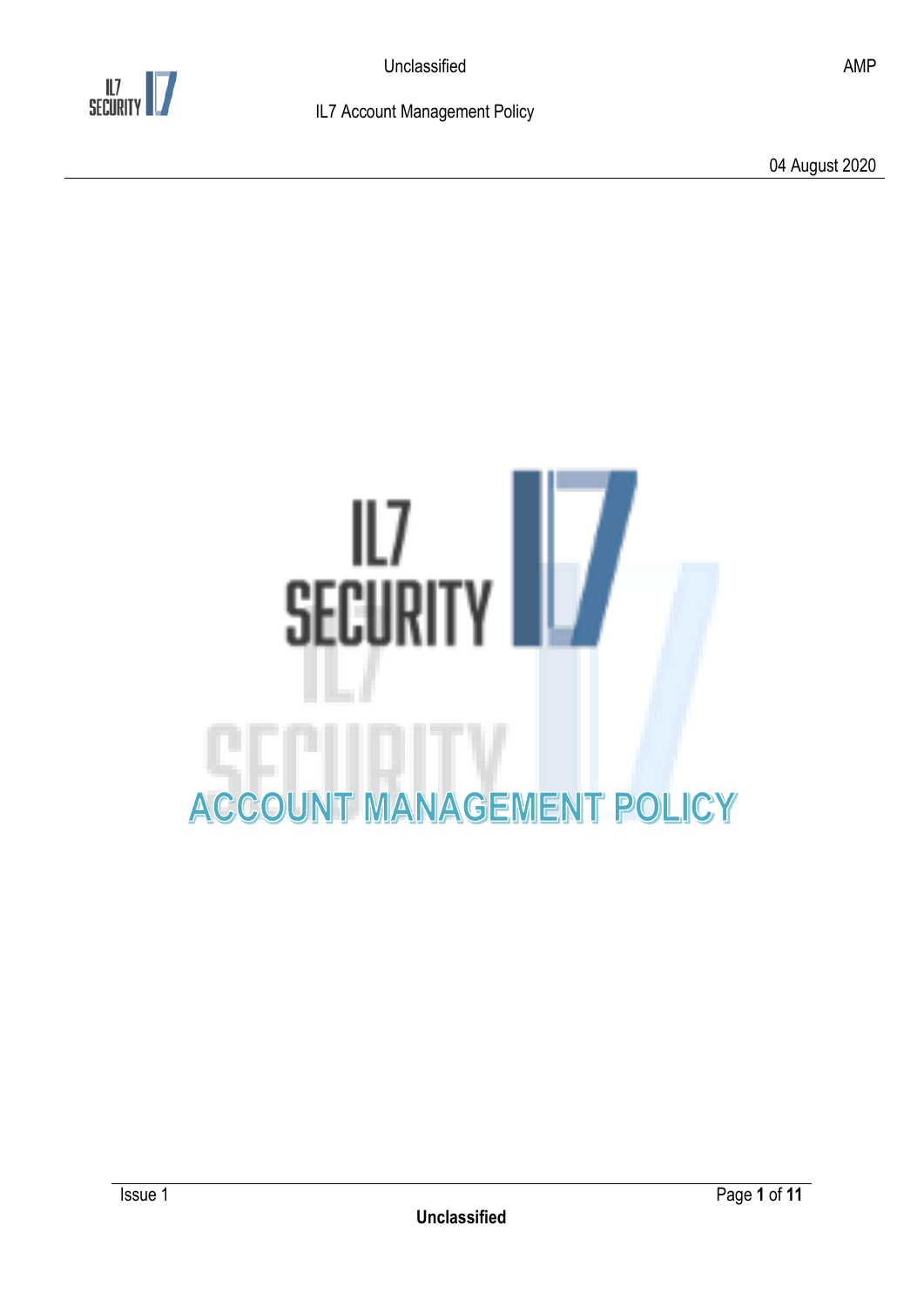

| <b>Contents</b>                                           |                                         |    |
|-----------------------------------------------------------|-----------------------------------------|----|
| Overview<br>3<br>1                                        |                                         |    |
| 1.1                                                       | Purpose                                 | 3  |
| 1.2                                                       | Scope                                   | 3  |
| 1.3                                                       | Applicability                           | 3  |
| $\overline{2}$<br><b>Account Management Policies</b><br>4 |                                         |    |
| 2.1                                                       | Policy and Controls                     | 4  |
| 2.2                                                       | <b>General Requirements</b>             | 4  |
| 2.3                                                       |                                         | 7  |
| 2.4                                                       | <b>Privileged Accounts</b>              | 8  |
| 2.5                                                       | Shared / group accounts                 | 10 |
| 11<br>3<br>Exemptions, Exceptions and Breaches            |                                         |    |
| 3.1                                                       | <b>Exemptions and Exceptions Policy</b> | 11 |
| 3.2                                                       | <b>Breach of Policy</b>                 | 11 |
|                                                           |                                         |    |
|                                                           |                                         |    |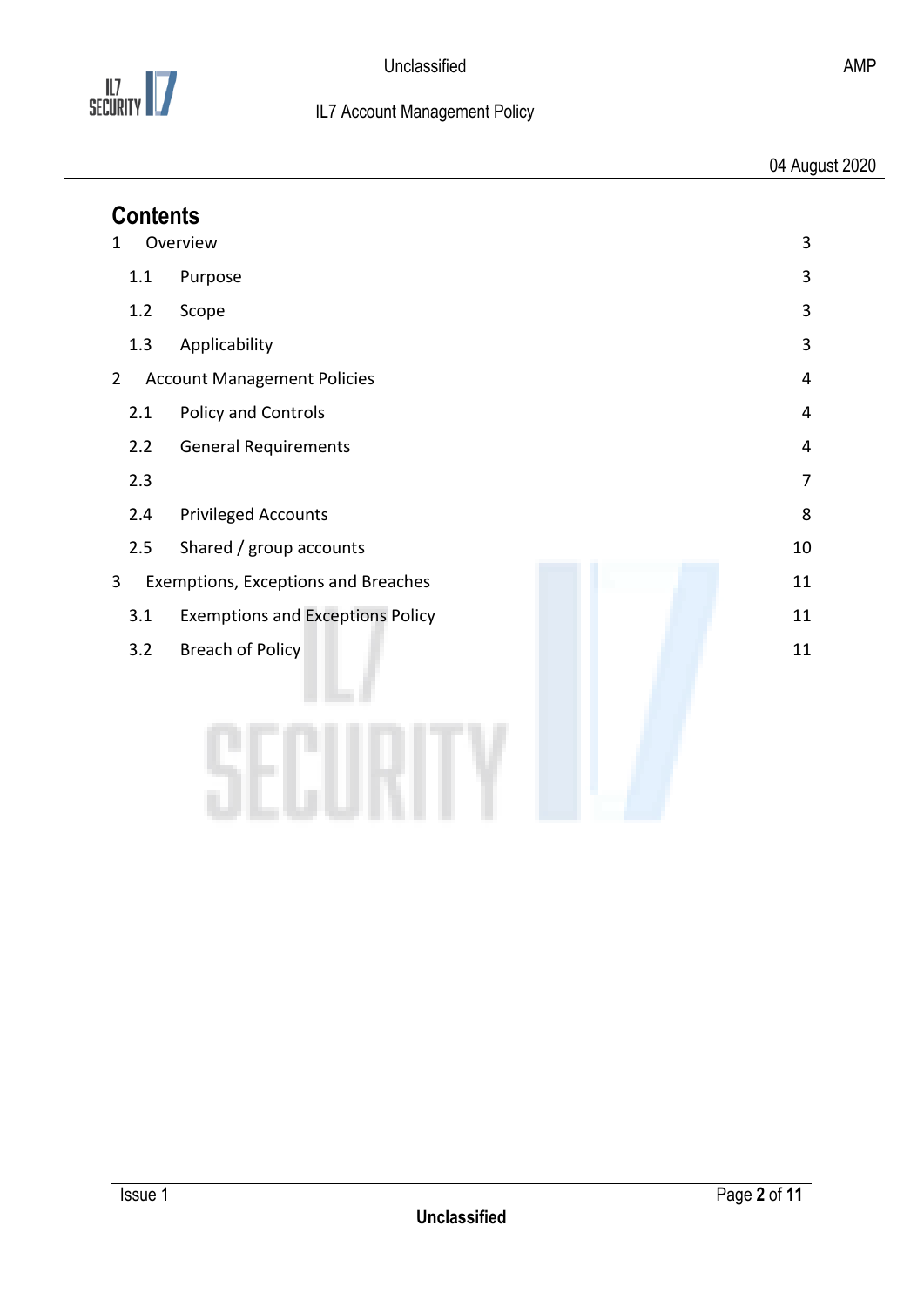

## <span id="page-2-0"></span>**1** No table of figures entries found. Overview

Compromised user accounts are one of the key attack vectors for hackers and hence pose a very high risk to the IL7's cyber security. Poor account management can lead to many unnecessary, un-monitored and un-managed accounts that afford malicious actors a broad attack surface from which to attack and compromise systems.

It is therefore very important to the IL7 to have strong account management processes and procedures coherent with business processes such as Joiners, Movers and Leavers, to ensure that the attack surface is minimised to that sufficient to conduct business but maintain security.

#### <span id="page-2-1"></span>**1.1 Purpose**

This document defines the security requirements for Account Management that ensure that the attack surface from the compromise of user accounts is minimised.

#### <span id="page-2-2"></span>**1.2 Scope**

The scope of this policy covers the managements of all accounts on IL7 systems. It does not cover access permissions and privileges which are covered under Access Control Policy.

#### <span id="page-2-3"></span>**1.3 Applicability**

This policy applies to all IL7 systems and projects, including those systems delivered by third parties on behalf of the IL7.

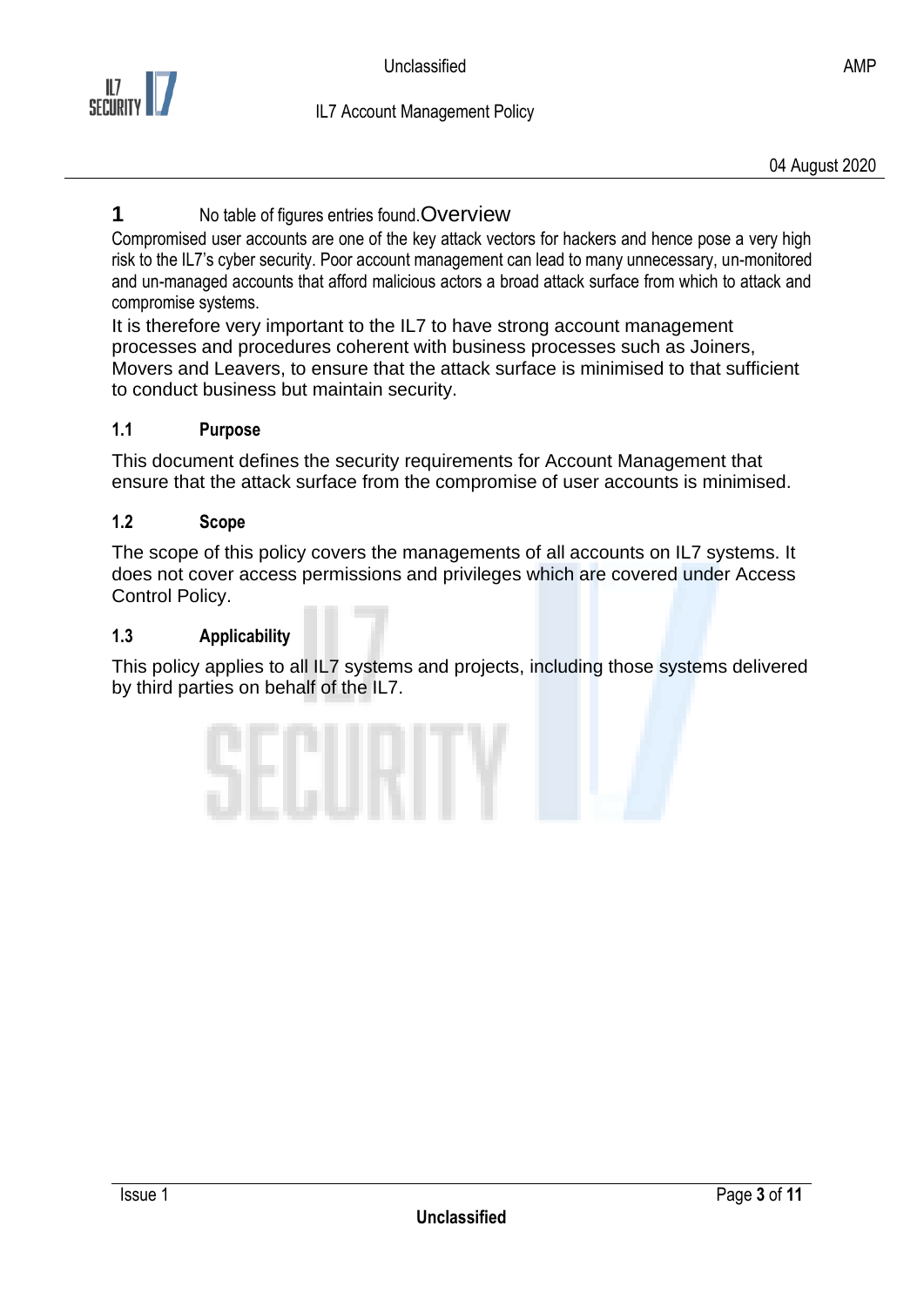

## <span id="page-3-0"></span>**2 Account Management Policies**

#### <span id="page-3-1"></span>**2.1 Policy and Controls**

This policy is written to ensure that the outcomes of the following Cyber Security principles are met:

- SP06 Operational Security (Ref [1]);
- SP11 Core System Protection & Separation (Ref [2]);
- SP15 Access Control (Ref [3]).

This policy implements the following NIST controls, which are detailed in NIST Special Publication 800-53 (Ref [4]):

| $AC-2$    | <b>Account Management</b>        |
|-----------|----------------------------------|
| $AC-3(2)$ | Dual Authorisation               |
| $AC-6(7)$ | <b>Review of User Privileges</b> |

#### <span id="page-3-2"></span>**2.2 General Requirements**

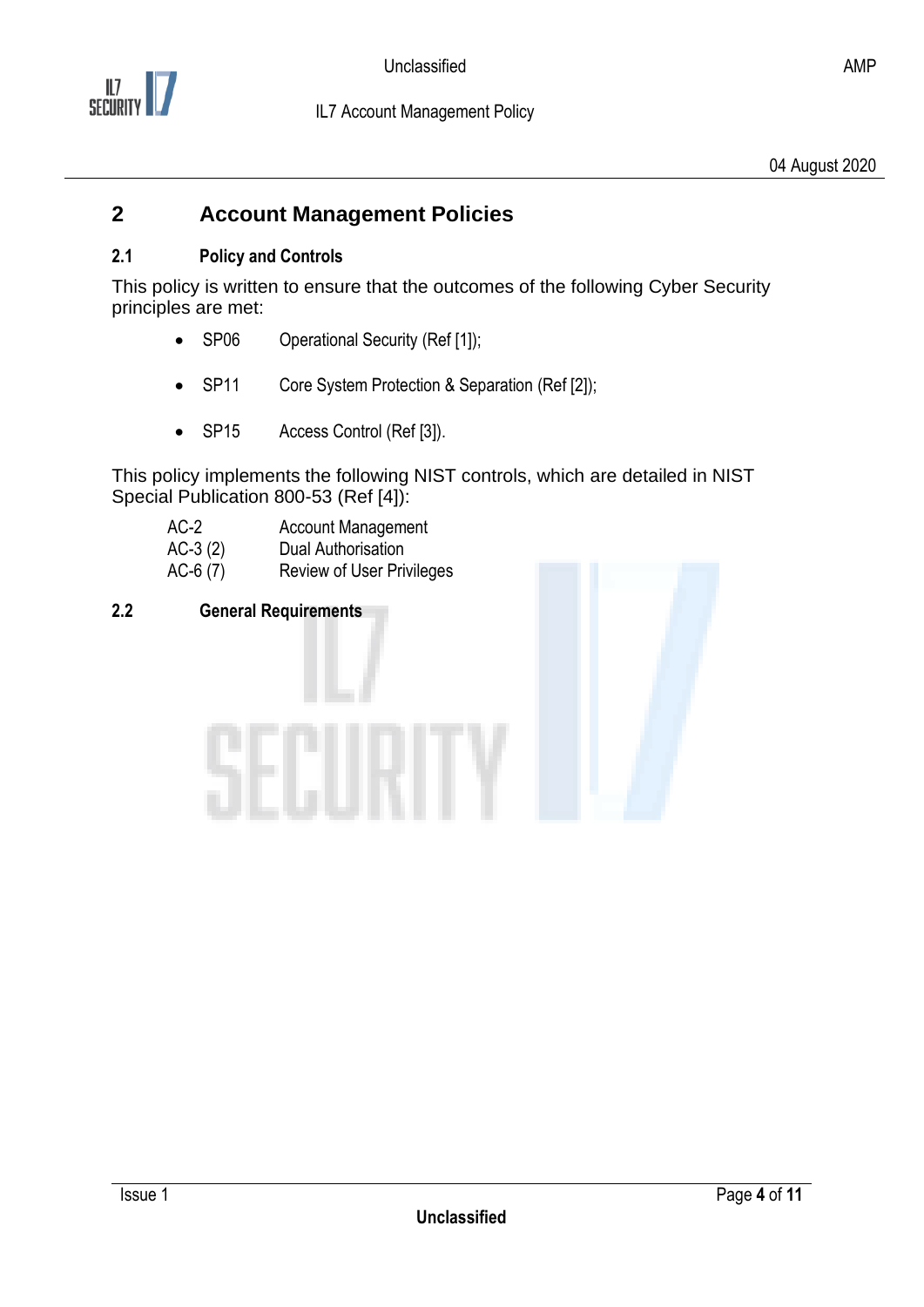

<span id="page-4-0"></span>

| <b>Policy ID</b> | <b>Policy Requirement</b>                                                                                                                                                                                                                                                                                                                                                                                                                                                                                                                                                                    |
|------------------|----------------------------------------------------------------------------------------------------------------------------------------------------------------------------------------------------------------------------------------------------------------------------------------------------------------------------------------------------------------------------------------------------------------------------------------------------------------------------------------------------------------------------------------------------------------------------------------------|
| 2.2.1            | Understand, identify and document the numbers and types of IL7<br>Information system accounts necessary to conduct business and<br>administer the relevant system. Each type of account must have an<br>associated account manager(s) responsible for performing the<br>managing the account of that type. [NIST AC-2a, b].                                                                                                                                                                                                                                                                  |
| 2.2.2            | Ensure that accounts are only issued on a 'Least Privilege' basis<br>whereby they only issued to those with a specific business need. To<br>that end, it must be ensured that 'entry criteria' for all the provision of<br>accounts to users are defined and met prior to users receiving a<br>specific account. Entry criteria must consider:<br>Acceptance of System Security Operating Procedures (SyOps)<br>and Acceptable Use Policy (AUP).<br>Justification and business need for the account.<br>Clearance level necessary for the account.<br>Training required to hold the account. |
|                  | [NIST AC-2c]                                                                                                                                                                                                                                                                                                                                                                                                                                                                                                                                                                                 |
| 2.2.3            | Ensure that a request and authorisation procedure for the provision of<br>user accounts is generated that, prior to a user receiving an account,<br>requires:<br>Line or Account Manager approval.<br>A justification and business need for the account.<br>Confirmation of the user meeting the account entry criteria (as per<br>$2.2.2$ ;<br>Confirmation of user understanding and acceptance of the<br>relevant system SyOps and AUP.<br>[NIST $AC-2d$ , e, i]                                                                                                                          |
| 2.2.4            | Ensure that all issued accounts are unique and identifiable to an                                                                                                                                                                                                                                                                                                                                                                                                                                                                                                                            |
|                  | individual user and that accounts are not shared - with the exception of<br>a limited number of shared accounts, see 0.                                                                                                                                                                                                                                                                                                                                                                                                                                                                      |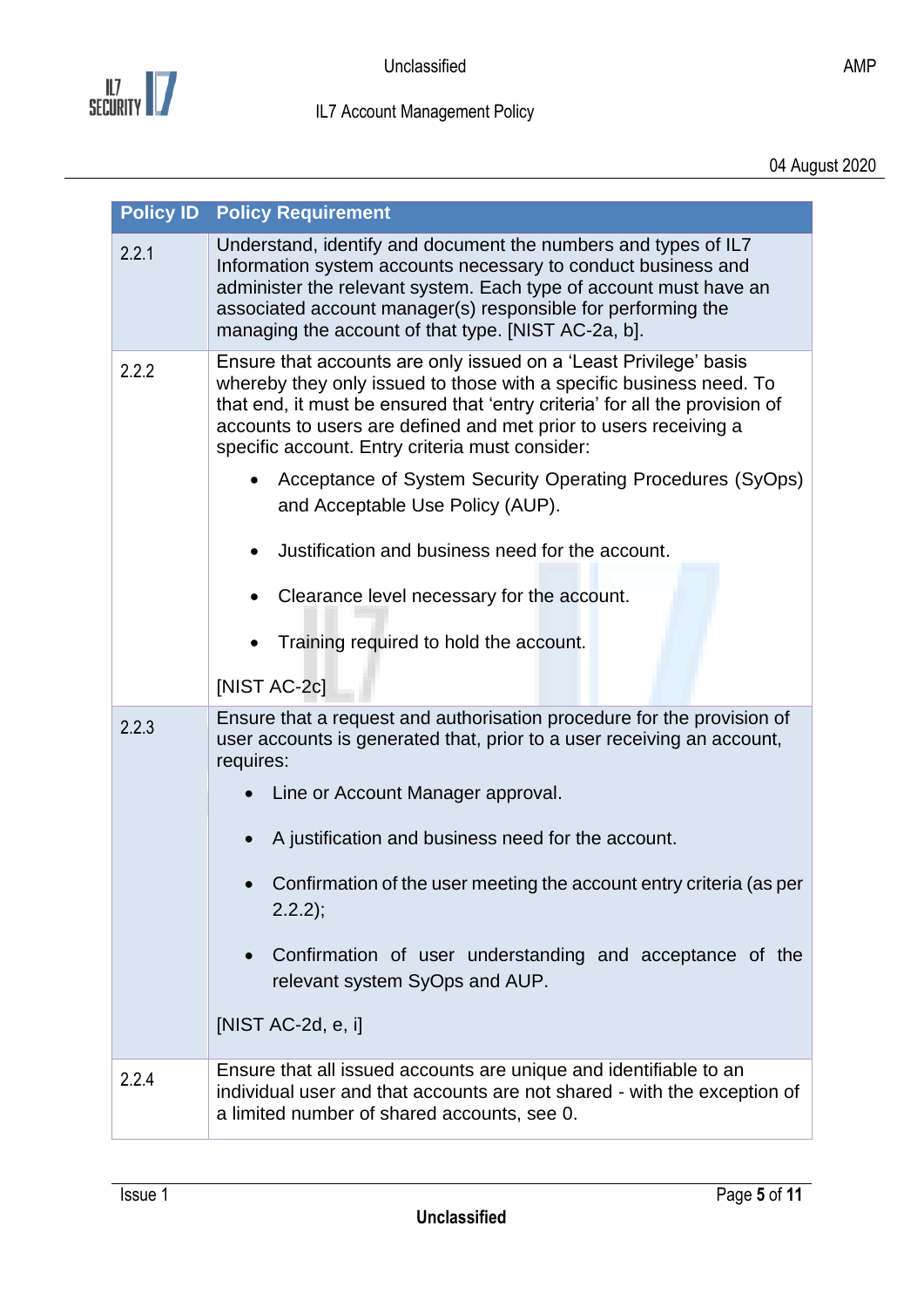

|       | <b>Policy ID Policy Requirement</b>                                                                                                                                                                                                                |
|-------|----------------------------------------------------------------------------------------------------------------------------------------------------------------------------------------------------------------------------------------------------|
| 2.2.5 | Align the account management processes with the IL7 or local Joiners,<br>Movers and Leavers process such that account managers are notified<br>when:                                                                                               |
|       | Accounts are no longer required.                                                                                                                                                                                                                   |
|       | Users employment is terminated or transferred.                                                                                                                                                                                                     |
|       | Information system usage changes.                                                                                                                                                                                                                  |
|       | [NIST AC-2h]                                                                                                                                                                                                                                       |
| 2.2.6 | Ensure that administration procedures are developed, in line with<br>local/system conditions, and followed for the creation, enablement,<br>modification, disablement and removal from systems. [NIST AC-2f]                                       |
| 2.2.7 | Periodically (at least annually, or in the event of a security incident or<br>major non-compliance) review the quantity and justification for all<br>accounts on a system and ensure that unnecessary or non-compliant<br>accounts are removed.    |
|       | Where a risk assessment deems it necessary, users shall be required<br>to re-affirm their requirement to hold a user account on a periodic<br>basis.                                                                                               |
|       | [NIST AC-2j, AC-6 (7)]                                                                                                                                                                                                                             |
| 2.2.8 | Ensure that all account creation, modification, enablement,<br>disablement, removal and usage is logged and monitored for atypical<br>behaviour in line with the Audit and Logging Policy (Ref [5]) and<br>Protective Monitoring Policy (Ref [6]). |
|       | Follow local security incident procedures in the event of suspicious or<br>malicious activity. See Security Incident Management Policy (Ref [7])                                                                                                   |
|       | [NIST AC-2g, AC-2 (4), (12)]                                                                                                                                                                                                                       |
| 2.2.9 | Ensure that, where possible, automated mechanisms are used to<br>support the management of information system accounts authorisation<br>and tracking of account requests. [NIST AC-2 (1)]                                                          |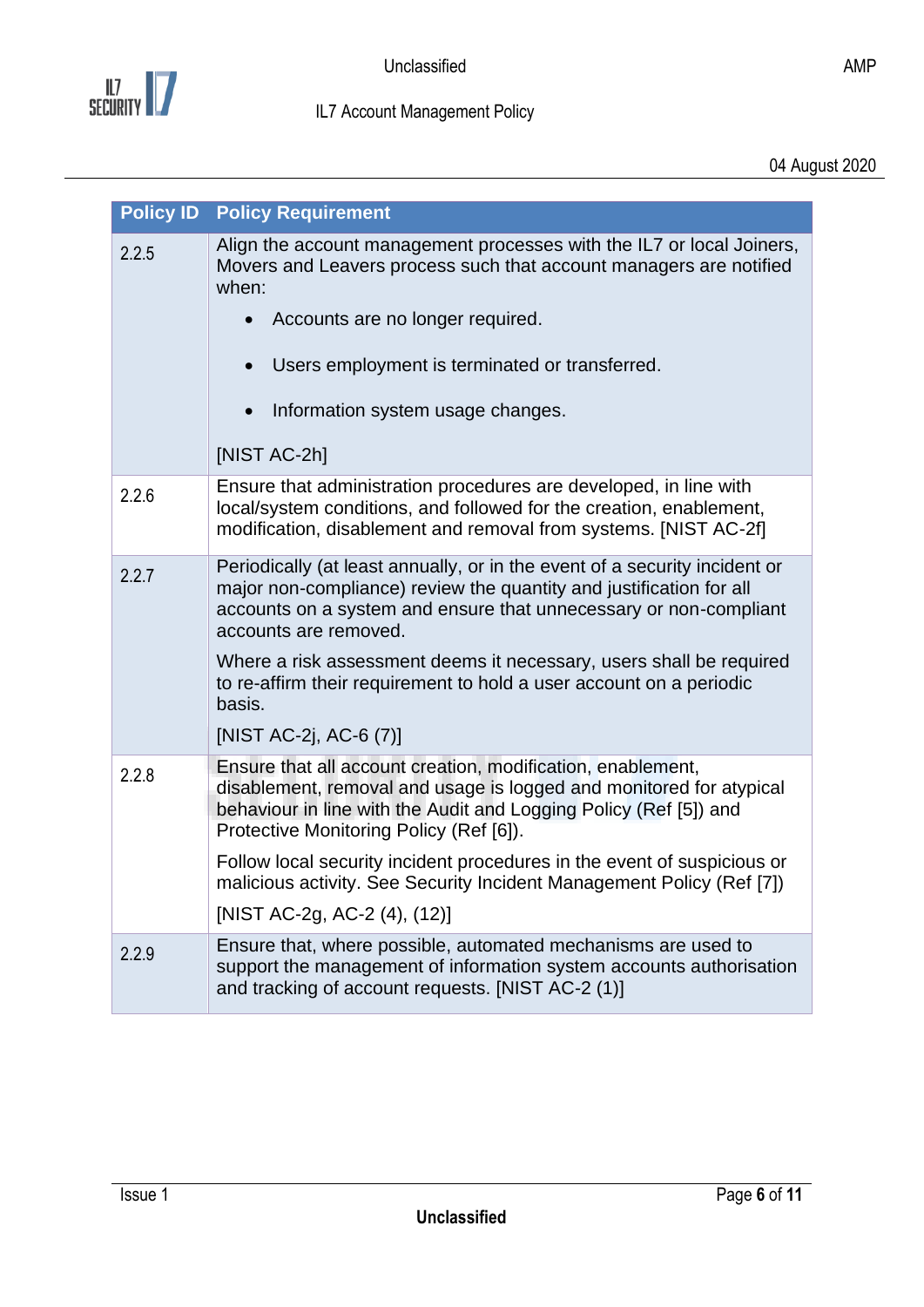

04 August 2020

|        | <b>Policy ID Policy Requirement</b>                                                                                                                                                              |  |
|--------|--------------------------------------------------------------------------------------------------------------------------------------------------------------------------------------------------|--|
| 2.2.10 | Ensure that systems:                                                                                                                                                                             |  |
|        | • Automatically disable user accounts after one month of inactivity.                                                                                                                             |  |
|        | • Automatically remove or disable temporary or emergency<br>accounts after one week of inactivity.                                                                                               |  |
|        | [NIST AC-2 $(2)$ , $(3)$ ]                                                                                                                                                                       |  |
| 2.2.11 | Disable suspected compromised accounts of those accounts of users<br>that pose a significant risk to IL7, as soon as possible after the<br>discovery of the compromise or risk. [NIST AC-2 (13)] |  |

<span id="page-6-0"></span>**2.3**

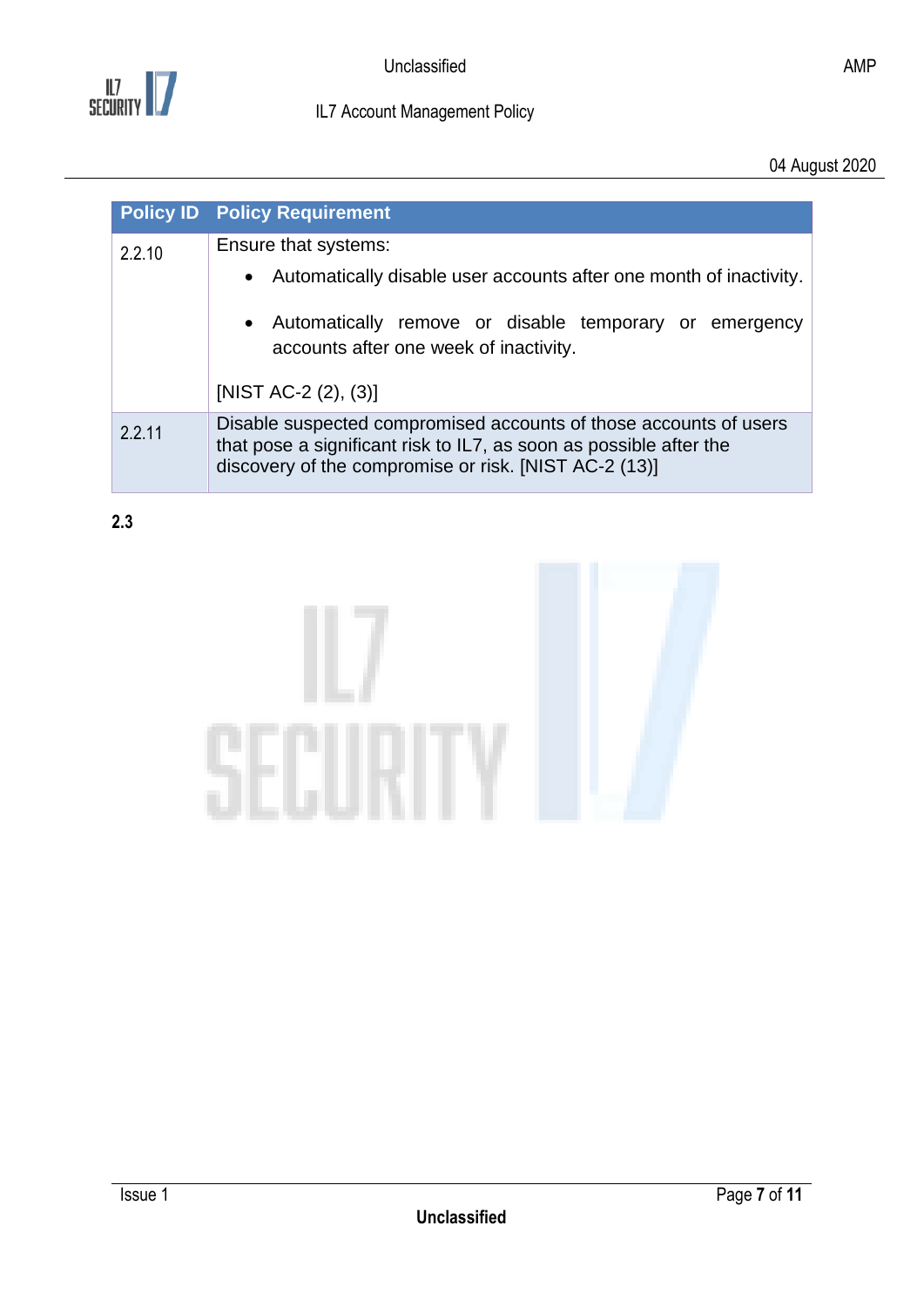

## <span id="page-7-0"></span>**2.4 Privileged Accounts**

Project and Programme Managers, System Designers and Administrators shall:

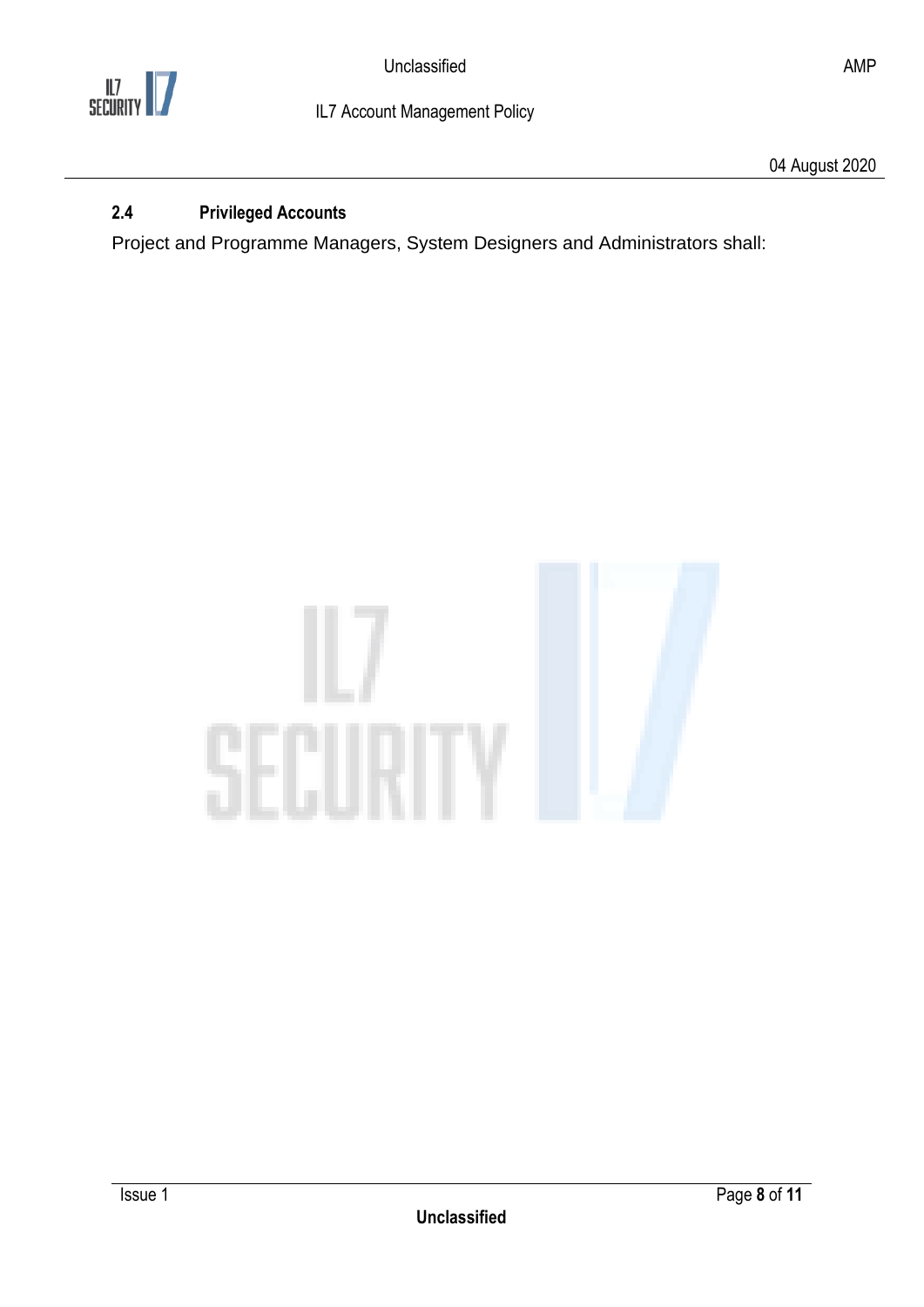

<span id="page-8-0"></span>

|       | <b>Policy ID Policy Requirement</b>                                                                                                                                                                                                                   |
|-------|-------------------------------------------------------------------------------------------------------------------------------------------------------------------------------------------------------------------------------------------------------|
| 2.4.1 | Ensure that stricter account entry criteria and more rigorous validation<br>of those criteria are applied to privileged accounts. See 2.2.2.                                                                                                          |
| 2.4.2 | Where possible, use a Privileged Account Management tool to manage<br>Privileged Accounts.                                                                                                                                                            |
| 2.4.3 | Establish strict procedures for the authorisation and usage of highly<br>privileged accounts such as Domain Administrator, or 'Break Glass'<br>accounts. Usage of such accounts must:                                                                 |
|       | Require authorisation from the Information Asset Owner or<br>delegated individual.                                                                                                                                                                    |
|       | Be performed by suitably trained and experienced individuals.                                                                                                                                                                                         |
|       | Use two-person controls, whereby two authorised individuals<br>perform actions with the account and monitor each other -<br>avoiding any potential conflict of interest.                                                                              |
|       | Be recorded and audit records retained for 1 year.                                                                                                                                                                                                    |
|       | [NIST AC-3 $(2)$ ]                                                                                                                                                                                                                                    |
| 2.4.4 | Ensure that Privileged accounts are different from those used for<br>regular business. Normal business activities shall not be performed<br>from privileged accounts.                                                                                 |
| 2.4.5 | Periodically (at least semi-annually, or in the event of a security<br>incident or major non-compliance) review the quantity and justification<br>for all accounts on a system and ensure that unnecessary or non-<br>compliant accounts are removed. |
|       | Where a risk assessment deems it necessary, privileged users shall be<br>required to re-affirm their requirement to hold a privileged user account<br>on a periodic basis.                                                                            |
|       | [NIST AC-2j, AC-6 (7)]                                                                                                                                                                                                                                |
| 2.4.6 | Ensure that Shared or Group accounts are explicitly monitored for<br>atypical behaviour with priority over policy user accounts. See<br>Protective Monitoring Policy (Ref [6])                                                                        |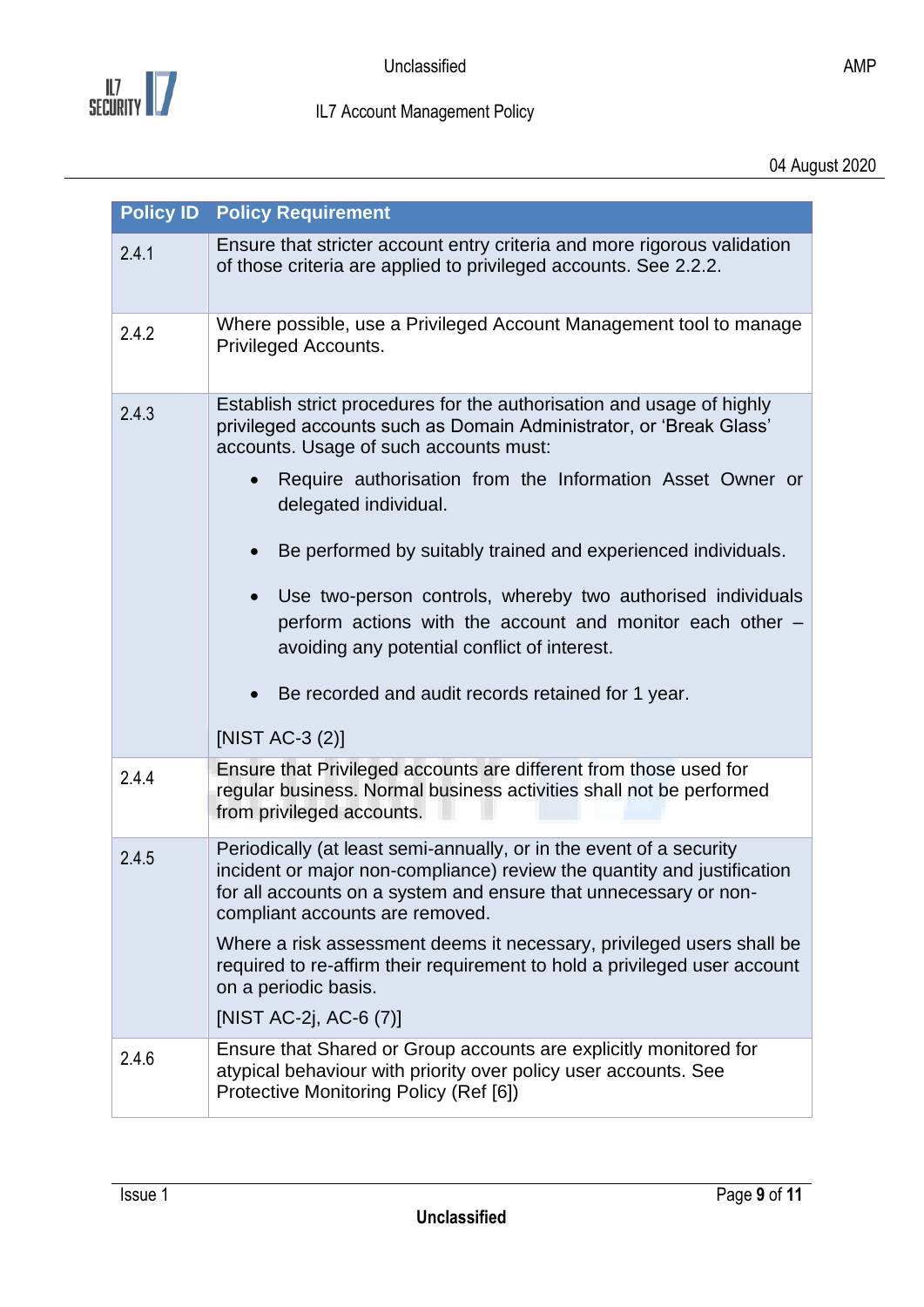

### <span id="page-9-0"></span>**2.5 Shared / group accounts**

Project and Programme Managers, System Designers and Administrators shall:

|       | <b>Policy ID Policy Requirement</b>                                                                                                                                                                                                                      |
|-------|----------------------------------------------------------------------------------------------------------------------------------------------------------------------------------------------------------------------------------------------------------|
| 2.5.1 | Ensure that Shared or Group accounts are created and used by<br>exception only. A risk assessment must be performed on all shared or<br>group accounts, and appropriate risk mitigation measures agreed with<br>the system Risk Assurer. [NIST AC-2 (9)] |
| 2.5.2 | Ensure that access rights to a group are terminated when a user<br>leaves that role or group. [NIST AC-2 (10)]                                                                                                                                           |
| 2.5.3 | Where possible, use a Privileged Account Management tool to manage<br>access to Shared or Group accounts.                                                                                                                                                |
| 2.5.4 | Ensure that Shared or Group accounts are explicitly monitored for<br>atypical behaviour with priority over policy user accounts. See<br>Protective Monitoring Policy (Ref [6])                                                                           |